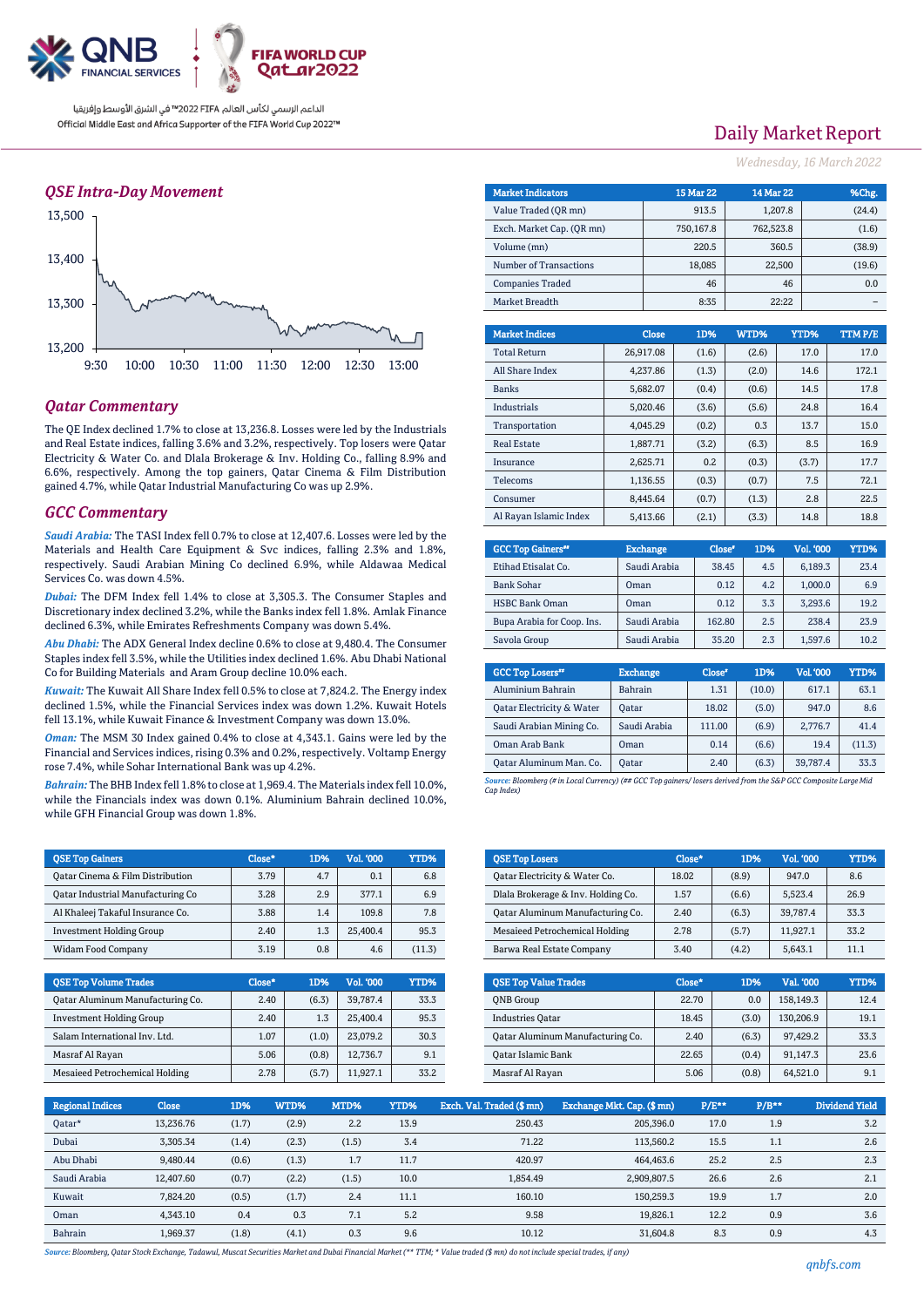

# Daily Market Report

### *Wednesday, 16 March2022*

### *Qatar Market Commentary*

- The QE Index declined 1.7% to close at 13,236.8. The Industrials and Real Estate indices led the losses. The index fell on the back of selling pressure from Qatari shareholders despite buying support from GCC, Arab and Foreign shareholders.
- Qatar Electricity & Water Co. and Dlala Brokerage & Inv. Holding Co. were the top losers, falling 8.9% and 6.6%, respectively. Among the top gainers, Qatar Cinema & Film Distribution gained 4.7%, while Qatar Industrial Manufacturing Co was up 2.9%.
- Volume of shares traded on Tuesday fell by 38.9% to 220.5mn from 360.5mn on Monday. Further, as compared to the 30-day moving average of 283.4mn, volume for the day was 22.2% lower. Qatar Aluminum Manufacturing Co. and Investment Holding Group were the most active stocks, contributing 18.0% and 11.5% to the total volume, respectively.

| <b>Overall Activity</b>        | Buy %* | Sell %* | Net (QR)          |
|--------------------------------|--------|---------|-------------------|
| Qatari Individuals             | 30.21% | 32.55%  | (21, 432, 251.7)  |
| <b>Oatari Institutions</b>     | 11.61% | 33.59%  | (200, 769, 219.9) |
| Oatari                         | 41.82% | 66.14%  | (222.201.471.6)   |
| <b>GCC</b> Individuals         | 0.49%  | 0.48%   | 94,332.6          |
| <b>GCC</b> Institutions        | 4.11%  | 1.22%   | 26,397,568.6      |
| GCC                            | 4.60%  | 1.70%   | 26.491.901.2      |
| Arab Individuals               | 9.28%  | 7.29%   | 18,186,899.6      |
| <b>Arab Institutions</b>       | 0.03%  | 0.00%   | 272,928.0         |
| Arab                           | 9.32%  | 7.30%   | 18,459,827.5      |
| Foreigners Individuals         | 2.30%  | 4.28%   | (18,033,483.2)    |
| <b>Foreigners Institutions</b> | 41.97% | 20.59%  | 195,283,226.1     |
| <b>Foreigners</b>              | 44.27% | 24.87%  | 177,249,742.9     |

*Source: Qatar Stock Exchange (\*as a % of traded value)*

## *Earnings Releases, Global Economic Data and Earnings Calendar*

### Earnings Releases

| Company                                   | <b>Market</b> | Currency  | Revenue (mn)<br>402021   | % Change<br>YoY          | <b>Operating Profit</b><br>$(mn)$ 402021 | % Change<br>YoY          | <b>Net Profit</b><br>$(mn)$ 402021 | % Change YoY |
|-------------------------------------------|---------------|-----------|--------------------------|--------------------------|------------------------------------------|--------------------------|------------------------------------|--------------|
| National Petrochemical Co.*               | Saudi Arabia  | <b>SR</b> | $\overline{\phantom{a}}$ | $\overline{\phantom{0}}$ | 1.337.0                                  | 448.0%                   | 1.367.0                            | 494.3%       |
| Sadr Logistics Co.*                       | Saudi Arabia  | <b>SR</b> | 73.2                     | 34.9%                    | 5.6                                      | 64.9%                    | 3.6                                | 39.6%        |
| Al Alamiya for Cooperative Insurance Co.* | Saudi Arabia  | <b>SR</b> | 263.6                    | 37.9%                    | $\overline{\phantom{a}}$                 | $\overline{\phantom{a}}$ | (27.7)                             | N/A          |

*Source: Company data, DFM, ADX, MSM, TASI, BHB. (\*Financials for FY2021)*

#### Global Economic Data

| Date  | <b>Market</b> | <b>Source</b>                           | Indicator                            | Period     | <b>Actual</b> | Consensus                | <b>Previous</b> |
|-------|---------------|-----------------------------------------|--------------------------------------|------------|---------------|--------------------------|-----------------|
| 03/15 | <b>US</b>     | <b>Bureau of Labor Statistics</b>       | PPI Final Demand MoM                 | Feb        | 0.80%         | 0.009                    | 0.012           |
| 03/15 | <b>US</b>     | <b>Bureau of Labor Statistics</b>       | PPI Ex Food and Energy MoM           | Feb        | 0.20%         | 0.006                    | 0.01            |
| 03/15 | <b>US</b>     | <b>Bureau of Labor Statistics</b>       | PPI Final Demand YoY                 | Feb        | 0.1           | 0.1                      | 0.1             |
| 03/15 | <b>US</b>     | <b>Bureau of Labor Statistics</b>       | PPI Ex Food and Energy YoY           | Feb        | 0.084         | 0.087                    | 0.085           |
| 03/15 | EU            | Eurostat                                | <b>Industrial Production SA MoM</b>  | Jan        | $\Omega$      | $\mathbf{0}$             | 0.013           |
| 03/15 | EU            | Eurostat                                | <b>Industrial Production WDA YoY</b> | Jan        | $-0.013$      | $-0.005$                 | 0.02            |
| 03/15 | Germany       | German Federal Statistical Office       | <b>Current Account Balance</b>       | <b>Ian</b> | 11.0b         | $\overline{\phantom{m}}$ | 24.6b           |
| 03/15 | France        | <b>INSEE National Statistics Office</b> | CPI MoM                              | Feb F      | 0.80%         | 0.007                    | 0.70%           |
| 03/15 | France        | <b>INSEE National Statistics Office</b> | CPI YoY                              | Feb F      | 3.60%         | 0.036                    | 3.60%           |
| 03/15 | China         | National Bureau of Statistics           | <b>Industrial Production YTD YoY</b> | Feb        | 0.075         | 0.04                     | 0.096           |
| 03/15 | China         | National Bureau of Statistics           | Fixed Assets Ex Rural YTD YoY        | Feb        | 0.122         | 0.05                     | 0.049           |
| 03/15 | China         | National Bureau of Statistics           | Retail Sales YTD YoY                 | Feb        | 0.067         | 0.03                     | 0.125           |

*Source: Bloomberg (s.a. = seasonally adjusted; n.s.a. = non-seasonally adjusted; w.d.a. = working day adjusted)*

#### Earnings Calendar

| <b>Tickers</b> | <b>Company Name</b>                  | Date of reporting 4Q2021 results | No. of days remaining | <b>Status</b> |
|----------------|--------------------------------------|----------------------------------|-----------------------|---------------|
| <b>MCCS</b>    | Mannai Corporation                   | 16-Mar-22                        |                       | Due           |
| <b>OIGD</b>    | <b>Qatari Investors Group</b>        | 17-Mar-22                        |                       | Due           |
| <b>MRDS</b>    | Mazaya Qatar Real Estate Development | 17-Mar-22                        |                       | Due           |
| ZHCD           | Zad Holding Company                  | 23-Mar-22                        |                       | Due           |
| <b>ERES</b>    | Ezdan Holding Group                  | 28-Mar-22                        | 14                    | Due           |

*Source: QSE*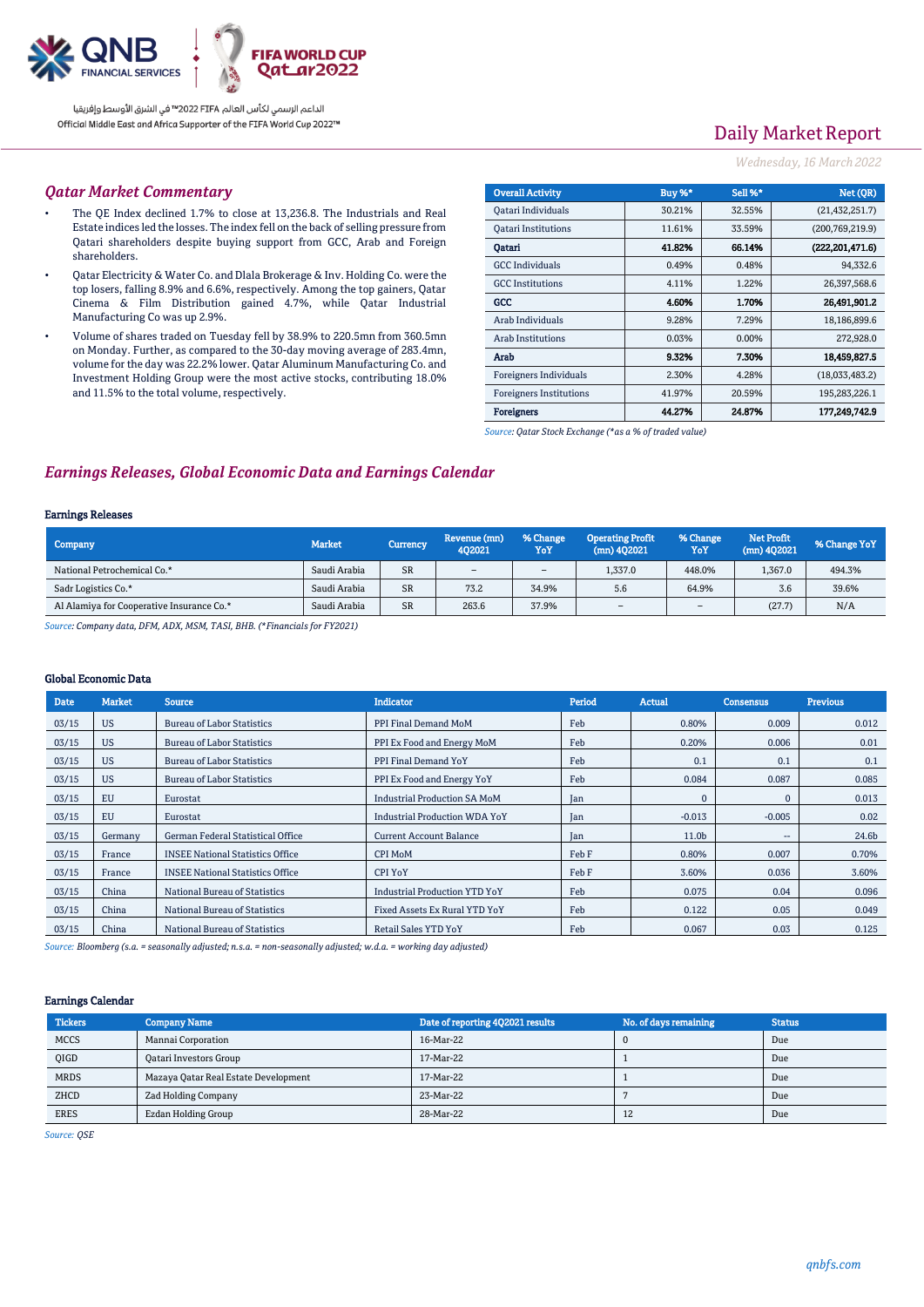

### *Qatar*

- Barzan Gas Plant to produce 1.4bn standard cubic feet of sales gas daily The Barzan Gas Plant, which is operated by Qatargas on behalf of its shareholders – QatarEnergy (93%) and ExxonMobil (7%), is capable of producing almost 1.4bn standard cubic feet of sales gas per day for local power generation and water desalination. This includes 2,000 tons of ethane per day as feedstock for the local petrochemicals industry; 1,500 tons per day of liquid petroleum gas (LPG) for export to international markets; 30,000 barrels of condensate per day for processing in the Laffan Refinery and export to international markets; and 3,500 tons of sulphur per day for export to international markets. It will also produce associated hydrocarbon products for supply to local refinery and petrochemical industries as well as for export to international markets. During construction phase, the project workforce peaked at 30,000 workers on site and achieved an outstanding safety performance, including over 130mn manhours without a lost time incident (LTI). His Highness the Amir Sheikh Tamim bin Hamad al-Thani inaugurated the Barzan Gas Plant in a special ceremony held at Ras Laffan Industrial City Tuesday. At the inauguration ceremony, HE the Minister of State for Energy Affairs Saad bin Sherida al-Kaabi, also the President and CEO of QatarEnergy, extended his thanks and appreciation to His Highness the Amir for his unlimited guidance and support of the energy sector. (Gulf-Times.com)
- QGMD reports net loss of QR0.4mn in 4Q2021 Qatari German Company for Medical Devices (QGMD) reported net loss of QR0.4mn in 4Q2021 as compared to net profit of QR1.5mn in 4Q2020 and net profit of QR0.2mn in 3Q2021. EPS amounted to QR0.010 in FY2021 as compared to QR0.008 in FY2020. (QSE)
- Qatar consistently among top 10 in Islamic finance globally Qatar, which has QR528bn of Islamic finance assets, has been consistently ranked among top 10 of the world's leading Islamic financial markets over the past 10 years, Minister of Commerce and Industry HE Sheikh Mohammed bin Hamad bin Qassim Al Thani said yesterday after inaugurating the 8th Doha Islamic Finance Conference, which was held under the patronage of the Prime Minister and Minister of Interior HE Sheikh Khalid bin Khalifa bin Abdulaziz Al Thani. In his speech, the Minister reiterated that Islamic banking was a key pillar in Qatar's financial sector, with Qatari Islamic banks owning about 86 percent of the country's Islamic finance assets and also ranked among the largest Islamic banks at regional and international levels. The Qatari market offers great opportunities for international fintech companies, with ICT spending here expected to reach \$9bn by 2024, the Minister said. Also, Qatar's Islamic fintech market which was estimated at \$850m in 2020, is expected to grow to \$2bn in 2025, he added. Addressing the conference titled 'Digital FinTech and Decentralization' organized by Bait Al Mashura Financial Consulting Company, the Minister of Commerce and Industry also stressed the progress achieved by various organizations in Qatar in securing the country's position as a regional and global financial innovation hub. This includes the establishment of the National FinTech Strategy, in addition to the programs at Qatar Financial Centre (QFC), as well as the launch of the Qatar FinTech Hub (QFTH). (Peninsula Qatar)
	- Official: QCB studying digital currencies and digital banking The Qatar Central Bank (QCB) is currently studying digital bank licensing and digital currencies, according to an official. Speaking to The Peninsula on the sidelines of the 8th Doha Islamic Finance Conference yesterday, Head of the FinTech Section at QCB Alanood Abdullah Al Muftah said the central bank will soon set a direction on its future focus, particularly on different fintech verticals. She added: "The direction will be clearer in the next couple of months. We're currently trying to study the different aspects and verticals of fintech. We're trying to set our direction. In the next couple of months, there will be greater understanding about the future focus of QCB. Each central bank should study digital banks, considering their growing significance in the global market. We also see the direction of the market moving towards having a digital currency. However, it's still being studied whether we're having a digital currency or not". According to a study by the International Monetary Fund (IMF), about 76 percent of Central Arab Banks are seriously considering issuing digital currencies, with at least two Central Arab Banks expected to issue digital currencies in the next three years. (Peninsula Qatar)

# Daily Market Report

*Wednesday, 16 March2022*

- Mesaieed Petrochemical Holding Co.'s AGM and EGM endorses items on its agenda - Mesaieed Petrochemical Holding Co. announced the results of the AGM and EGM. The meeting was held on 15/03/2022 and the following resolutions were approved: 1) Listened to the Chairman's Message for the financial year ended 31 December 2021. 2) Approved the Board of Directors' Report on MPHC's operations and financial performance for the financial year ended 31 December 2021 and the future plan of the Company. 3) Approved the Auditor's Report on MPHC's financial statements for the financial year ended 31 December 2021. 4) Approved of MPHC's financial statements for the financial year ended 31 December 2021. 5) Approved the 2021 Corporate Governance Report. 6) Approved the Board's recommendation for a dividend payment of QR 0.11 per share for 2021, representing 11% of the nominal share value. 7) Absolved the Board of Directors from liability for the financial year ended 31 December 2021 and fixed their remuneration. 8) Appointment of Deloitte & Touche as the external auditor for the financial year ending 31 December 2022 and approved their fees. Further, The Extraordinary General Assembly (EGM) has approved the proposed amendments to the Company's Articles of Association. These amendments ensure compliance with certain provisions of both Law no. 11 of 2015, promulgating the Commercial Companies Law as amended by Law no. 8 of 2021, and QFMA Governance Code. The EGM has also approved an amendment to increase the non-Qatari ownership limit in the Company's share capital from 49% to 100%, ensuring that all relevant requirements are fully met. (QSE)
- Issuance of a decision by Qatar Financial Market Authority of its nonobjection to the process of the acquisition of Investment Group Holding Company on Elegancia Group LLC and its subsidiaries, the resignation of the Board of Directors, and the convening of the Ordinary and Extraordinary General Assembly – Reference to the above subject, Investment Holding Group announced that it was notified by Qatar Financial Market Authority on 15/3/2022 the letter No 11-2022 which states the following: "With reference to Qatar Financial Market Authority letter No 7-2022 issued on February 22, 2022, on the above subject. Kindly instruct those who are required to work on completing the procedures for the acquisition of Investment Group Holding Company on Elegancia Group Company, according to the exchange rate mentioned in the draft Shareholder Circular, and after obtaining the approval of the Extraordinary General Assembly of Investment Group Holding Company, the procedures for issuing and listing the capital increase shares are worked out after coordination with the relevant authorities, taking into account all legislation, laws, regulations and instructions issued by Qatar Financial Market Authority and related legislation." Accordingly, the Board of Directors of Investment Holding Group resolved during its meeting held at 4:00 pm on Tuesday, March 15 2022, the following decisions: 1) Recommend to the General Assembly of Shareholders to approve the acquisition. 2) The resignation of all members of the Board of Directors from the membership of the Board of Directors of IHGS. 3) Call the Ordinary General Assembly to convene to elect a new Board of Directors consisting of four independent members and seven nonindependent members for a term of three (3) years (2022-2025). 4) Invite any candidate who meets the legal requirements, specified in the company's articles of association, the Commercial Companies Law, the Corporate Governance Code and the legal entities listed on the main market issued by the management of Qatar Financial Market Authority and all relevant legislation and laws, to run for membership in the board during the period extending from 18/3/ 2022 until 23/3/2022 inclusive. 5) Call the Extraordinary General Assembly to convene to determine its agenda, after obtaining the necessary approvals. 6) Publish the Shareholder Circular on the website of Investment Holding Group for a period of one year after obtaining the approval of the Ministry of Commerce and Industry on the date of convening the Ordinary and Extraordinary General Assembly. Agenda of the Ordinary General Assembly meeting: Elect new Board of Directors consisting of four independent members and seven non-independent members for a term of three (3) years (2022-2025). Agenda of the Extraordinary General Assembly meeting: (i) The acquisition of Elegancia Group W.L.L ("Elegancia") by way of share swap (the "Transaction") to be effected pursuant to Article 45 of the Offering & Listing of Securities on the Financial Markets Rulebook of the QFMA, Article 195 of the Companies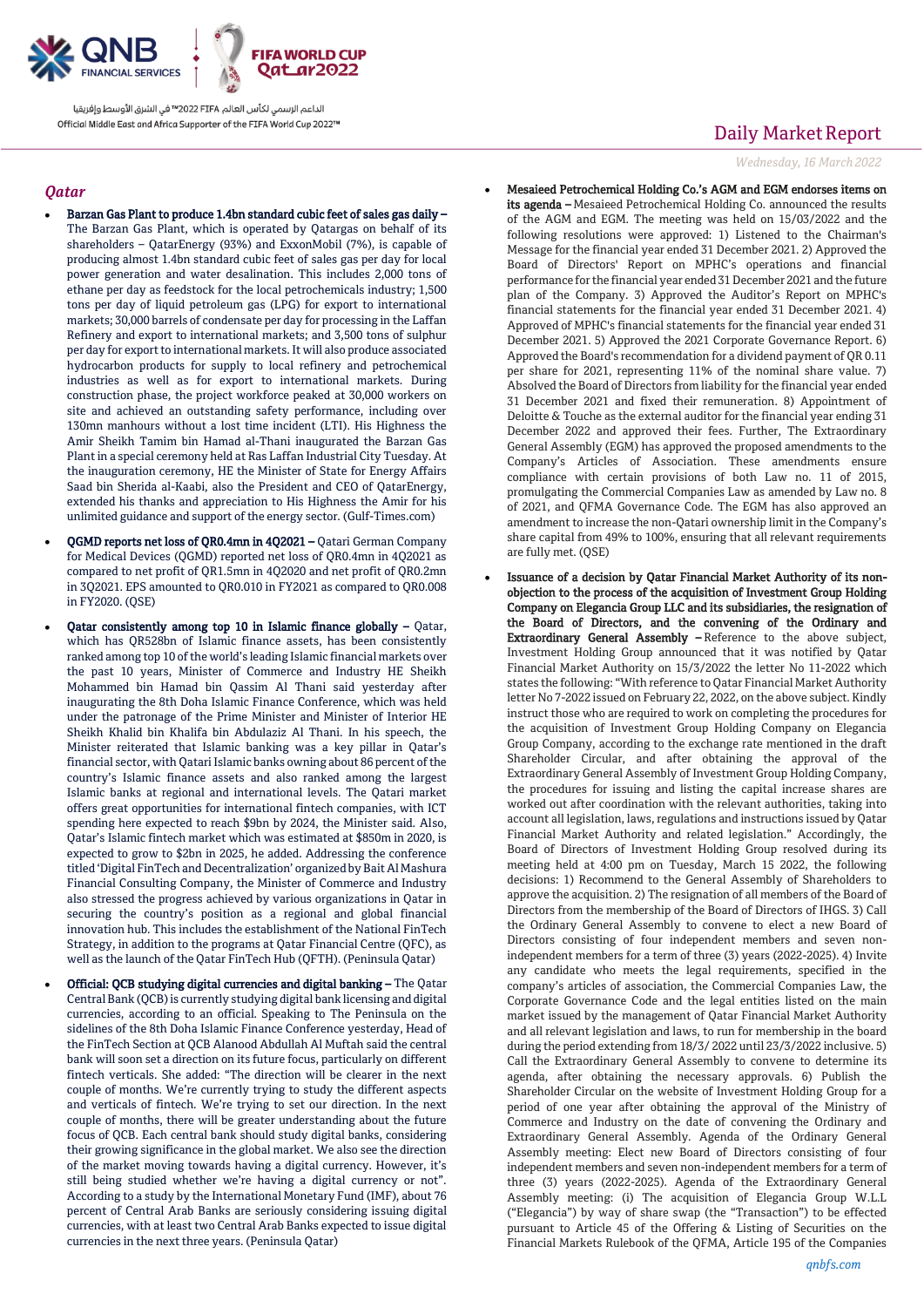

Law, and Article 2 of the QFMA M&A Rules; (ii) Summary of the acquisition agreement entered into between IHG and Elegancia dated 10 March 2022 (including as an annex the agreement between IHG and the Elegancia (the "Elegancia Owners") dated 9 November 2021) (the "Acquisition Agreement")); (iii) Presentation of the valuation and the different valuation methodologies used by the two evaluators and the process that resulted in the agreed Share Swap Ration; (iv) The increase of the authorised and paid up share capital of IHG by QR2,574,037,500 (from QR830,000,000 to QR3,404,037,500. (QSE)

- Qatar launches national digital development program Qatar has launched a national program to accelerate its vision to adopt sustainable transformation across all sectors in line with the human development pillar of the Qatar National Vision 2030. The National Skilling Program was inaugurated yesterday by the Ministry of Communications and Information Technology in partnership with Microsoft and elev8.Qatar also launched the Digital Centre of Excellence at Msheireb Downtown Doha, a first in the region. Minister of Communications and Information Technology H E Mohammed bin Ali Al Mannai, Minister of Transport HE Jassim Saif Ahmed Al Sulaiti, Minister of Youth and Sports H E Salah bin Ghanem Al Ali, senior government officials from ministries and other stakeholders were present during the launch. (Peninsula Qatar)
- Qatalum announces milestones in safety performance, carbon footprint reduction – With a firm commitment to Health Safety and Environment (HSE) policies and standards, Qatalum proudly announces its remarkable safety performance with a low Total Recordable Injury Rate (TRIR), with only one minor finger injury recorded in 2021. In addition, Qatalum successfully achieved 100 percent landfill diversion rate on process waste on the back of Zero Landfill Project that rein-forces its position as an environmentally responsible operator in Qatar. These achievements embody collaborative efforts from all the Qatalum's stakeholders. Qatalum's CEO Khalid Mohamed Laram, acknowledges such a successful mile-stone and said: "Reaching such a safety milestone is an out-standing achievement for Qatalum and a direct result from a robust safety culture which is an integral part of Qatalum's operations. This remarkable TRIR performance could not have been possible without all our stakeholders. (Peninsula Qatar)
- Ministry launches major endowment revenue project Minister of Awqaf and Islamic Affairs H E Ghanem bin Shaheen Al Ghanem yesterday inaugurated 'Ablan' Endowment Project comprising five residential buildings in Freej Bin Mahmoud. The project has added 154 rental apartments of two and three bedrooms with all necessary services to local real estate market. The revenue from renting the apartments will be spent on the works of 'Al Bir Wal Taqwa' (righteousness and piety) according to the condition of the donor. The opening ceremony was also attended by Minister of Islamic Affairs, Culture and Endowments of Republic of Djibouti HE Moamen Hassan Berri, who is currently visiting the country. Director of Endowment Affairs Department Dr. Sheikh Khalid bin Mohamad Al Thani, Director of the Public Health Department of the Ministry of Public Health Dr Sheikh Mohammed bin Hamad Al Thani and a number of officials from the Ministry were also present. (Peninsula Qatar)
- Ooredoo to support Smart City Expo Doha 2022 Ooredoo, Qatar's leading ICT provider, has confirmed it is to be Platinum Sponsor of the upcoming Smart City Expo Doha 2022, the global platform dedicated to discussing, tackling and solving the challenges facing the cities of the future. Smart City Expo Doha is set to be held from March 29-30 at Msheireb Downtown, Doha. The event is being hosted by the Ministry of Communications and Information Technology, in cooperation with Fira Barcelona-the organizers of Smart City Expo World Congress- and under the patronage of His Excellency Sheikh Khalid bin Khalifa bin Abdulaziz Al Thani, Prime Minister of Qatar. Smart City Expo Doha 2022 aims to bring together experts from around the globe to share ideas and solutions on how to create a better, more sustainable future for cities and their citizens. (Peninsula Qatar)
- National skilling initiative to enhance digital proficiency of 50,000 by 2025 – The National Skilling Program, launched yesterday by the Ministry of Communications and Information Technology (MCIT) in collaboration with Microsoft, aims to train 50,000 people across all demographics by

## Daily Market Report

*Wednesday, 16 March2022*

2025. The program will also empower people with advanced digital skills needed to drive innovation and contribute to boosting the country's regional and global competitiveness. A key objective of the program is to accelerate sustainable human development and digital transformation in line with Qatar National Vision 2030. The launch coincided with the opening ceremony of the first of its kind in the region Digital Centre of Excellence at Msheireb Downtown Doha. (Gulf-Times.com)

 Ooredoo Group institutionalizes agile working initiative – Ooredoo Group announced the institutionalization of a flexible working initiative it has been pioneering since last year. As part of the company's strategic plan to advance its ways of working by increasingly adopting agile methods, a trial flexible working initiative was launched in 2021 with employees being given the option to work a flexible day and work from home two days a week. The Group has seen great success with the initiative, leading the decision to institutionalize it and enhance the plan with even further flexibility, it was said in a statement. (Gulf-Times.com)

### *International*

- US consumers to spend record \$1tn online in 2022 US consumer spending on e-commerce is expected to hit a record \$1tn this year thanks to the pandemic-driven shift to online shopping, a report from Adobe Analytics showed on Tuesday. The forecast represents a jump of 13% from 2021 and follows a total spend of \$1.7tn over the course of two years of the COVID-19 crisis, starting March 2020. "The pandemic was a consequential moment for e-commerce. Not only did it accelerate growth by nearly two years, but it also impacted the types of goods consumers are willing to buy online," said Vivek Pandya, lead analyst at Adobe Digital Insights. For 2022, the National Retail Federation (NRF) forecast nonstore and online sales to grow between 11% and 13% to a range of \$1.17tn to \$1.19tn. The trade body expects overall retail sales, excluding automobile dealers, gasoline stations and restaurants, to rise between 6% and 8%. "We should see durable growth this year given consumer confidence to continue this expansion, notwithstanding risks related to inflation, COVID-19 and geopolitical threats," NRF Chief Executive Officer Matthew Shay said. Online spending on groceries soared during the pandemic, rising 7.2% last year after more than doubling in 2020, Adobe said, as consumers preferred the safety and convenience of home deliveries. That compared with modest growth for apparel, while electronics cemented its position as the top online-shopping category. "Ecommerce is being reshaped by grocery shopping, a category with minimal discounting compared to legacy categories like electronics and apparel," said Patrick Brown, vice president of growth marketing and insights at Adobe. The forecast was also supported by signs of robust demand even as product prices surge. After accounting for \$32bn of ecommerce sales last year, inflation would make up as much as \$27bn in online spending in 2022, Adobe said. (Reuters)
- Gasoline, food lift US producer prices in February US producer prices increased solidly in February as the cost of goods like gasoline surged, and further gains are in the pipeline following Russia's war against Ukraine, which has made crude oil and other commodities more expensive. The report from the Labor Department on Tuesday offered more evidence that inflation would remain uncomfortably high in the months ahead, despite underlying price pressures at the factory gate rising moderately last month. The Federal Reserve is expected to raise interest rates on Wednesday for the first in just over three years, with inflation running way above the US central bank's 2% target. Economists are forecasting as many as seven rate hikes this year. "We expect March PPI to show larger increases as commodity prices increase and global trade disruptions amplify," said Will Compernolle, a senior economist at FHN Financial in New York. "For consumer prices to slow, firms will first have to grapple with disruptions from the Russian invasion and new lockdowns in the heart of China's most productive regions." The producer price index for final demand increased 0.8% after accelerating 1.2% in January. Goods prices shot up 2.4%, the largest gain since December 2009, after rising 1.5% in January. A 14.8% jump in wholesale gasoline prices accounted for nearly 40% of the increase in goods prices. Gasoline prices rose 3.3% in January. Food prices advanced 1.9% last month. Services were unchanged after increasing 1.0% in January. The PPI climbed 10% in the 12 months through February, matching the gain in January. Last month's increase in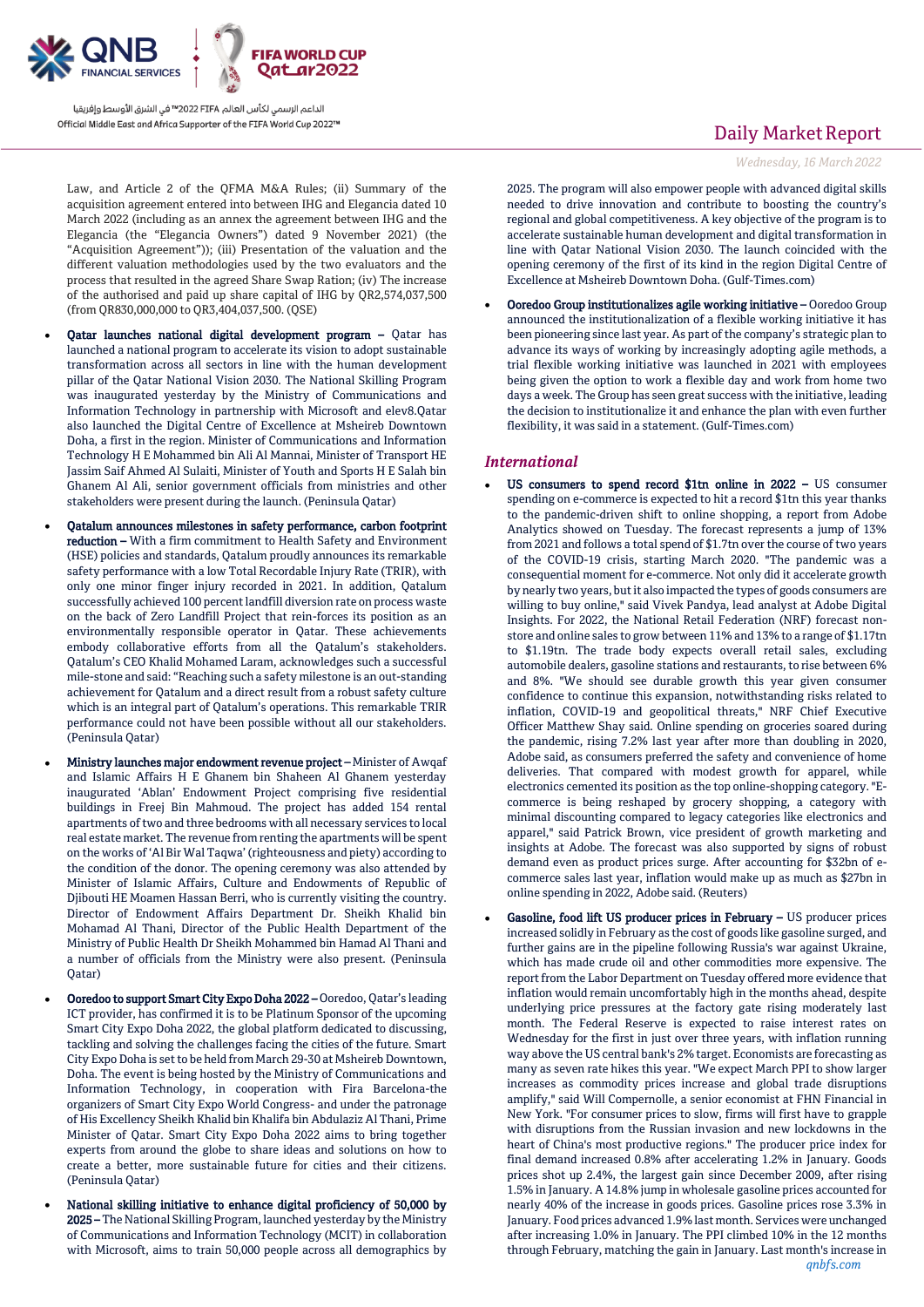

the PPI was in line with economists' expectations. The data does not capture the jump in prices of oil and other commodities, like wheat, following Russia's invasion of Ukraine on Feb. 24. Stocks on Wall Street were trading higher as oil prices retreated to below \$100 a barrel after Russia said it was in favor of the 2015 Iran nuclear deal resuming as soon as possible. Crude oil prices shot up more than 30%, with global benchmark Brent hitting a 14-year high of \$139 a barrel, in the aftermath of Russia's invasion of Ukraine. The dollar dipped against a basket of currencies. U.S. Treasury prices were largely trading higher. (Reuters)

- US Treasuries show foreign inflows in January for 3rd month Net foreign inflows into Treasuries rose for a third straight month in January in the amount of \$74.36bn, data from the US Treasury department showed on Tuesday. Private overseas investors bought \$62.22bn in Treasuries and foreign official institutions bought \$12.29bn in January, according to Treasury International Capital (TIC) data. Foreigners have bought Treasuries in eight of the last 12 months, including a record net monthly purchase of \$118bn in March 2021. Overall, the data showed a net TIC inflow of \$294.2bn. Of this, net foreign private inflows were \$270.8bn, and net foreign official inflows were \$23.4bn. But total foreign holdings actually fell, as yields rose. US benchmark 10-year Treasury yields peaked at 1.9020% in January and ended the month at 1.7838%, up about 27 basis points from the end of December. The yield on the two-year note rose to 1.1846% in January from 0.7341% as markets anticipated a Federal Reserve interest rate hike to slow price rises and stave off hotter inflation. The Fed is expected to raise its policy rate on Wednesday by 0.25%, the first hike since 2018, and announce it had ended pandemic-era bond purchases, with an aim to start letting its massive balance sheet shrink. Several more rate hikes are expected this year and next. Foreign holdings of Treasury securities fell to \$7,662tn from \$7,747tn, led by custodian locations such as the United Kingdom, Belgium, Ireland and Luxembourg. If a US Treasury security purchased by a foreign resident is held in a custodial account in a third country, the true ownership of the security will not be reflected in the data. "It does show you that a lot of foreign investors were selling their Treasury holdings during the month, said Gennadiy Goldberg, senior U.S. rates strategist at TD Securities, who added that it was consistent with the sell-off in Treasuries during the month. Japan's holdings of Treasury securities fell by just under \$1bn to \$1.303tn in December although it remained the largest non-U.S. holder of Treasuries. China, the second largest holder of Treasuries, saw its holdings decline to \$1.060tn from \$1.068tn in December. "That's consistent with the really big jump in rates that we saw early in the year just on expectations of stronger global economic growth and potentially more hawkish central banks," said Goldberg. "So the data certainly matches the price action fully at the start of the year." In other asset classes, US corporate bonds, posted an inflow of \$7.62bn in January, reversing December's net outflow of \$4.02bn. (Reuters)
- Inflation surge, war cloud Fed's interest rate trajectory New economic projections from the Federal Reserve this week will show how far and how fast policymakers see interest rates rising this year, in a first test of the impact of the Ukraine war and surging inflation on the coming shift in U.S. monetary policy. The Fed's policy-setting committee is expected to raise borrowing costs by a quarter of a percentage point at the end of its twoday meeting on Wednesday, a session that will set the tone for the central bank's reaction to a war-driven energy shock that is colliding with an endof-pandemic economic reopening and strong consumer demand. The latest quarterly economic projections, due to be issued along with a policy statement at 2 p.m. EDT (1800 GMT) on Wednesday, will show what officials anticipate in terms of key indicators, including GDP growth, inflation and unemployment. In particular, updated outlooks will signal how aggressive policymakers may be in raising interest rates and whether that could jeopardize an expected record-setting run of low unemployment. Fed Chair Jerome Powell is scheduled to hold a news conference shortly after the materials are released to discuss the meeting and outlook. As of December, policymakers saw a relatively benign battle with inflation that required only modest rate increases and no change to an unemployment rate seen lodged at 3.5% through 2024 - an employment outcome not seen since the early post-World War II boom in the 1950s. (Reuters)

## Daily Market Report

*Wednesday, 16 March2022*

- UK unemployment falls below pre-pandemic rate Britain's unemployment rate dropped below its pre-pandemic rate in the three months to January while pay rose faster than expected, according to official figures that are likely to bolster the Bank of England's plans to raise interest rates. The jobless rate fell more than expected to 3.9%, despite the Omicron wave of COVID-19, data from the Office for National Statistics (ONS) showed on Tuesday. That was down from 4.1% in the last quarter of 2021 and its lowest level since the three months to January 2020. Job vacancies hit a fresh record high in the three months to February at 1.318mn, underscoring the labor shortage facing many employers. "The further tightening in the labor market will only encourage the Bank of England to raise interest rates on Thursday ... despite the coming extra hit to households' real incomes from the war in Ukraine," said Paul Dales, chief UK economist at Capital Economics. The BoE is expected to raise the Bank Rate by a quarter point to its pre-crisis level of 0.75% after the central bank's monthly policy meeting on Thursday. Some of its policymakers have been concerned by a BoE survey of businesses which showed firms planned to raise pay by nearly 5% this year - much more than previous years or pay settlements suggested by other surveys. Four policymakers voted last month to raise rates to 0.75% rather than the 0.5% finally decided upon. The BoE is worried that high inflation caused by soaring energy prices and post-COVID bottlenecks could prove slow to dissipate.(Reuters)
- Eurozone headed for robust growth despite Ukraine war The Eurozone economy is still set for robust growth this year, even if war in Ukraine is going to be a drag via high commodity prices, European Central Bank President Christine Lagarde said on Tuesday. "If the baseline scenario of the staff projections materializes, the economy should still grow robustly in 2022," Lagarde said a speech that largely repeated the bank's policy stance following last Thursday's Governing Council meeting. While other growth scenarios are also possible, inflation is still expected to decrease progressively and settle at around the ECB's 2% target in 2024, she added. (Reuters)
- Record slump in German investor morale raises specter of recession German investor sentiment suffered a record slide in March due to the war in Ukraine and economic sanctions on Russia, a survey showed on Tuesday, with collapsing expectations making a recession in Europe's largest economy "more and more likely". The ZEW economic research institute said its economic sentiment index dropped to -39.3 points from 54.3 in February. The fall was the biggest since the survey began in December 1991. A Reuters poll had pointed to a reading of 10.0 for March. "A recession is becoming more and more likely. The war in Ukraine and the sanctions against Russia are significantly dampening the economic outlook for Germany," ZEW President Achim Wambach said in a statement. "The collapsing economic expectations are accompanied by an extreme rise in inflation expectations," he added. An index for current conditions fell to -21.4 from -8.1. The consensus forecast was for a reading of -22.5. Germany's finance minister said on Monday the cabinet would approve a draft 2022 budget on Wednesday but that he would submit supplementary fiscal plans to parliament in the coming weeks to reflect the economic impact of the war in Ukraine. In evidence of the fallout from the Ukraine crisis in corporate Germany, Volkswagen (VOWG\_p.DE) CEO Herbert Diess said on Tuesday the full impact of the war was not yet clear and was throwing the carmaker's 2022 outlook into question. German industrial production rose at the start of the year, but economists said it could slump due to the fallout from the war in Ukraine. Alexander Krueger at Hauck Aufhaeuser Lampe, a private bank, said the ZEW result was "a disaster for the economic outlook." "The ZEW index gives a bad foretaste of sentiment indicators still to come," he added. "The economy is teetering on the brink of recession." The European Central Bank said last week it will stop pumping money into financial markets this summer, paving the way for an increase in interest rates as soaring inflation outweighs concerns about the fallout from Russia's invasion of Ukraine. "The ECB's job is not getting any easier with the darkening economic outlook," said Ulrich Wortberg, economist at Heleba. (Reuters)
- China's central bank unexpectedly keeps medium-term policy rates unchanged – China's central bank kept some of its policy rates unchanged in a liquidity operation on Tuesday, dashing expectations for a cut, although investors believe policymakers may resume monetary easing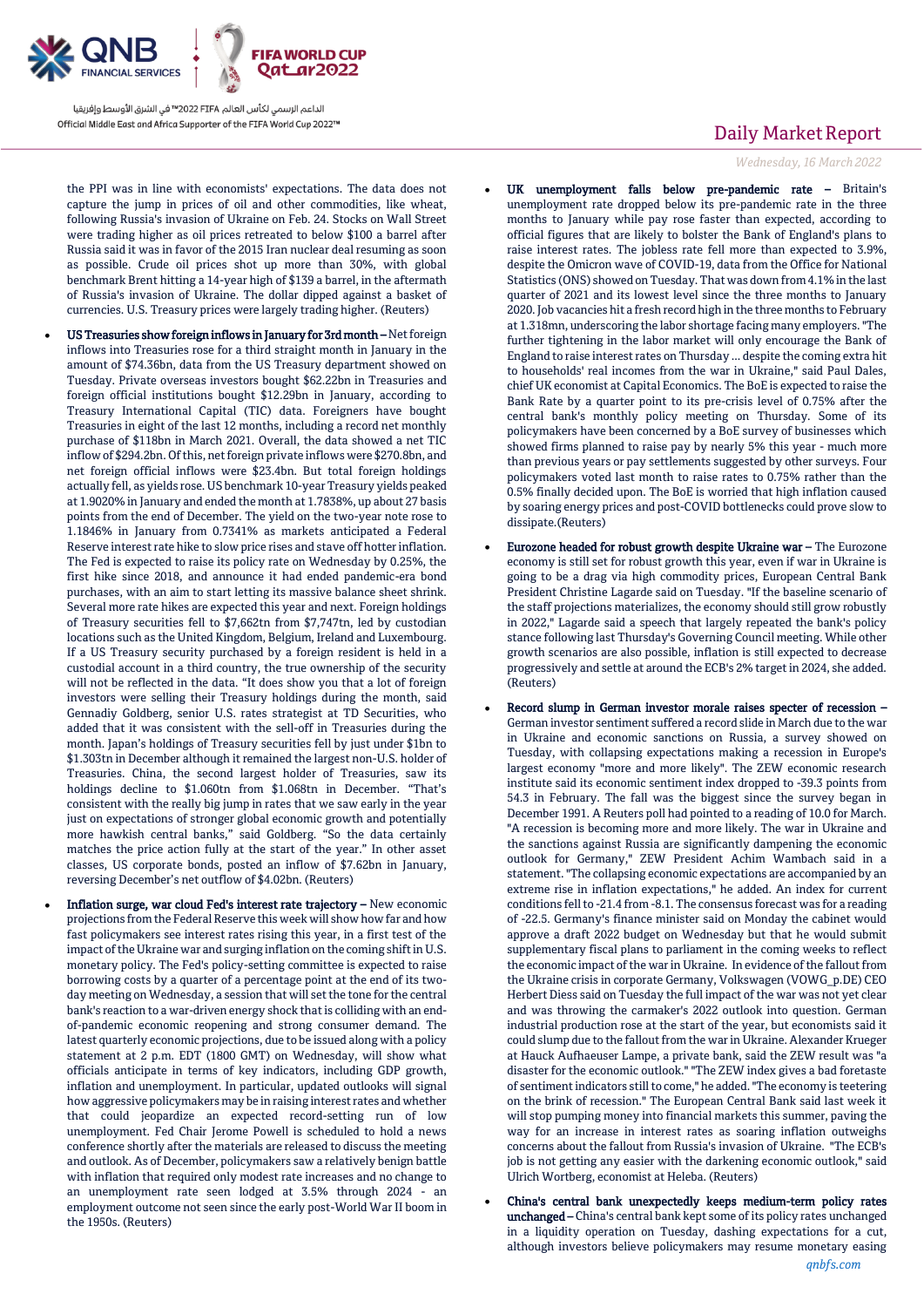

soon to prop up the cooling economy. The surprise decision comes a day before the U.S. Federal Reserve is expected to deliver its first interest rate hike in three years and analysts say Beijing may want to avoid widening policy divergence for the time being. The People's Bank of China (PBOC) said it would keep the rate on 200bn Yuan (\$31.44bn) worth of one-year medium-term lending facility (MLF) loans to some financial institutions unchanged at 2.85% from the previous operation. The operation resulted in a net injection of 100bn Yuan in fresh funds, replacing the 100bn Yuan due to mature on Tuesday. The PBOC attributed the move to "maintaining banking system liquidity reasonably ample", according to an online statement. Most traders and analysts in a Reuters poll predicted a reduction to the one-year MLF rate. read more Ken Cheung, chief Asian FX strategist at Mizuho Bank, said the PBOC avoided adjusting its key interest rates ahead of the Fed's policy meeting, at which the U.S. central bank is widely expected to raise interest rates. "But the PBOC will ease monetary policy further by lowering policy interest rates in order to reach the government's annual growth target of around 5.5%," Cheung said. He expects the PBOC to cut MLF rate in April when China reports its first quarter growth. Major global central banks including United States, Britain and Japan are scheduled to meet this week, with most of them set to turn hawkish in monetary policy stance. China's policy divergence could prompt capital outflow risks. Also, lowering the MLF rate may not necessarily bring about the desired improvement in credit demand, Marco Sun, chief financial markets analyst at MUFG argued. The PBOC may want to wait to see the effects of its cut to key rates in January before additional easing, Sun said, adding he still sees the possibility for banks to lower the lending benchmark loan prime rate (LPR) this month. The central bank also injected 10bn Yuan through seven-day reverse repos to offset same amount of such loans due on the same day, while keeping borrowing costs unchanged at 2.1%, according to the statement. (Reuters)

 Japan March manufacturers' mood up, Ukraine crisis clouds outlook – Japanese manufacturers' business confidence improved for the first time in three months in March, as automakers became less pessimistic, though firms feared a fresh surge in energy prices due to the Ukraine crisis, the Reuters Tankan poll showed. Service-sector sentiment turned negative for the first time since October due to COVID-19 curbs and as global inflation squeezed corporate profits, according to the poll, which tracks the Bank of Japan's (BOJ) closely watched "tankan" quarterly survey. While the mood among manufacturers remained positive for the 14th straight month, managers voiced concerns about a wide array of downside risks that cloud the outlook for the world's third-largest economy, days before the BOJ's next policy meeting. "It's a quadruple whammy," said a machinery maker manager in the poll, referring to Russia's invasion of Ukraine, a hit to output from Omicron infections, supply disruptions and soaring costs on everything from high-tech chips to transportation. The Reuters Tankan manufacturers' sentiment index rose to 8 in March from 6 last month, marking its first month-on-month improvement since December. The service-sector index extended a decline for the second month to a five-month low of minus 1, compared with the previous month's 3. Manufacturers' sentiment got a boost from fading pessimism among automakers, whose sub index rose to a threemonth high of minus 14 in March from February's minus 29. Support also came from growing optimism among food and precision machinery producers, and the steel/nonferrous metals sub-sector turning less negative. Many firms, however, expressed worries about commodity inflation in the March 2-11 poll of 501 big and mid-sized companies, of which 240 responded. "While demand is recovering, price hikes in energy and raw materials have made it hard to maintain profit levels," said a paper company manager. In non-manufacturing, three out of six sectors saw their sentiment worsen, including real estate/construction and retailers. The government's extension of coronavirus curbs has been suppressing shopper turnout and prevented sales from recovering to their pre-pandemic levels, a retail manager said. While nationwide daily infections peaked at more than 100,000 in early February, they remained elevated through much of the month. The government may lift pandemic curbs still in place in Tokyo and 17 other prefectures as early as March 21, when they are set to expire. Looking ahead, manufacturers saw business sentiment rising to 11 three months ahead, while services firms expected their mood to recover to 10, but those outlook readings were less positive

## Daily Market Report

### *Wednesday, 16 March2022*

than 18 and 14, respectively, recorded last month. The Reuters Tankan index readings are calculated by subtracting the percentage of respondents who say conditions are poor from those who say they are good. A positive reading means optimists outnumber pessimists. The Bank of Japan will release its quarterly tankan business survey next on April 1 at 8:50 a.m. local time (March 31, 2350 GMT). The central bank is scheduled to end a two-day rate review on Friday, its first since the start of the Ukraine crisis. (Reuters)

- Weak growth, inflation to keep BOJ an outlier with dovish policy tone The Bank of Japan is set to keep monetary policy ultra-loose on Friday and warn of heightening economic risks from the Ukraine crisis, unfazed by prospects of rising inflation and anticipated U.S. interest rate hikes. BOJ Governor Haruhiko Kuroda has said Japan won't follow in the footsteps of its U.S. and European counterparts eyeing interest rate hikes, a stance he is likely to repeat at his post-meeting briefing. Such dovish signals by the BOJ will follow an expected rate hike by the Federal Reserve on Wednesday, and may weaken the yen further from a five-year low against the dollar on prospects of widening Japan-U.S. interest rate differentials. While the BOI sees a weak yen benefitting the economy via rising exports, it adds strain to households and retailers by inflating the cost of already surging fuel and food imports. Such side-effects complicate the BOJ's efforts to underpin a fragile economic recovery, which has been hobbled by supply constraints and the hit to consumption from COVID-19 curbs. The BOJ will also face communication challenges as core consumer inflation, currently around zero, is seen accelerating near its 2% goal from April due to rising energy costs and the fading effects of cellphone fee cuts, analysts say. "Japan's economy is still in the midst of recovering from the pandemic's impact," Seiichi Shimizu, head of the BOJ's monetary affairs department, told parliament on Tuesday. "Cost-push inflation driven by rising fuel costs won't allow Japan to sustainably and stably achieve 2% inflation," he said, stressing the BOJ's resolve to maintain ultra-easy policy. At the two-day policy meeting ending on Friday, the BOJ is set to maintain its short-term rate target at -0.1% and that for the 10-year bond yield around 0%. The BOJ will project inflation to accelerate more clearly on rising energy prices, while offering a bleaker view on the economy than in January, sources have told Reuters. But the central bank is expected to roughly maintain its projection of a moderate economic recovery, as policymakers prefer to wait until April for more clarity on how the war in Ukraine could affect the global growth outlook, analysts say. The BOJ will conduct a more thorough economic assessment at a subsequent policy meeting on April 27-28, when it conducts a quarterly review of its growth and inflation estimates. While subdued inflation will keep the BOJ from tightening policy any time soon, the BOJ is also cautious about ramping up stimulus due to its dwindling ammunition. read more With little room to cut already low rates, the BOJ's first line of defense against any market turbulence would be to pump huge amounts of liquidity and step up buying of exchange-traded funds (ETF), say sources familiar with its thinking. (Reuters)
- Japan posts bigger-than-expected trade gap as energy imports jump Japan reported a wider-than-expected trade deficit in February as an energy-driven surge in import costs caused by massive supply constraints added to vulnerabilities for the world's third-largest economy. Exports rose slightly less than expected despite a rebound in China-bound shipments, in a worrying sign for an economy facing growing uncertainty from supply challenges and Russia's invasion of Ukraine. Imports surged 34.0% in the year to February, Ministry of Finance data showed on Wednesday, above a median market forecast for a 28.0% gain in a Reuters poll. That outstripped a 19.1% year-on-year rise in exports in February, resulting in a 668.3bn Yen (\$5.65bn) trade deficit, which was bigger than the 112.6bn Yen shortfall expected in a Reuters poll. February's deficit was, however, narrower than January's 2.19tn Yen gap, which was the biggest in a single month in eight years. The finance ministry said exports declined a seasonally adjusted 0.5% from the previous month, underscoring headwinds in outbound shipments. Imports rose a seasonally adjusted 2.7% month-on-month. (Reuters)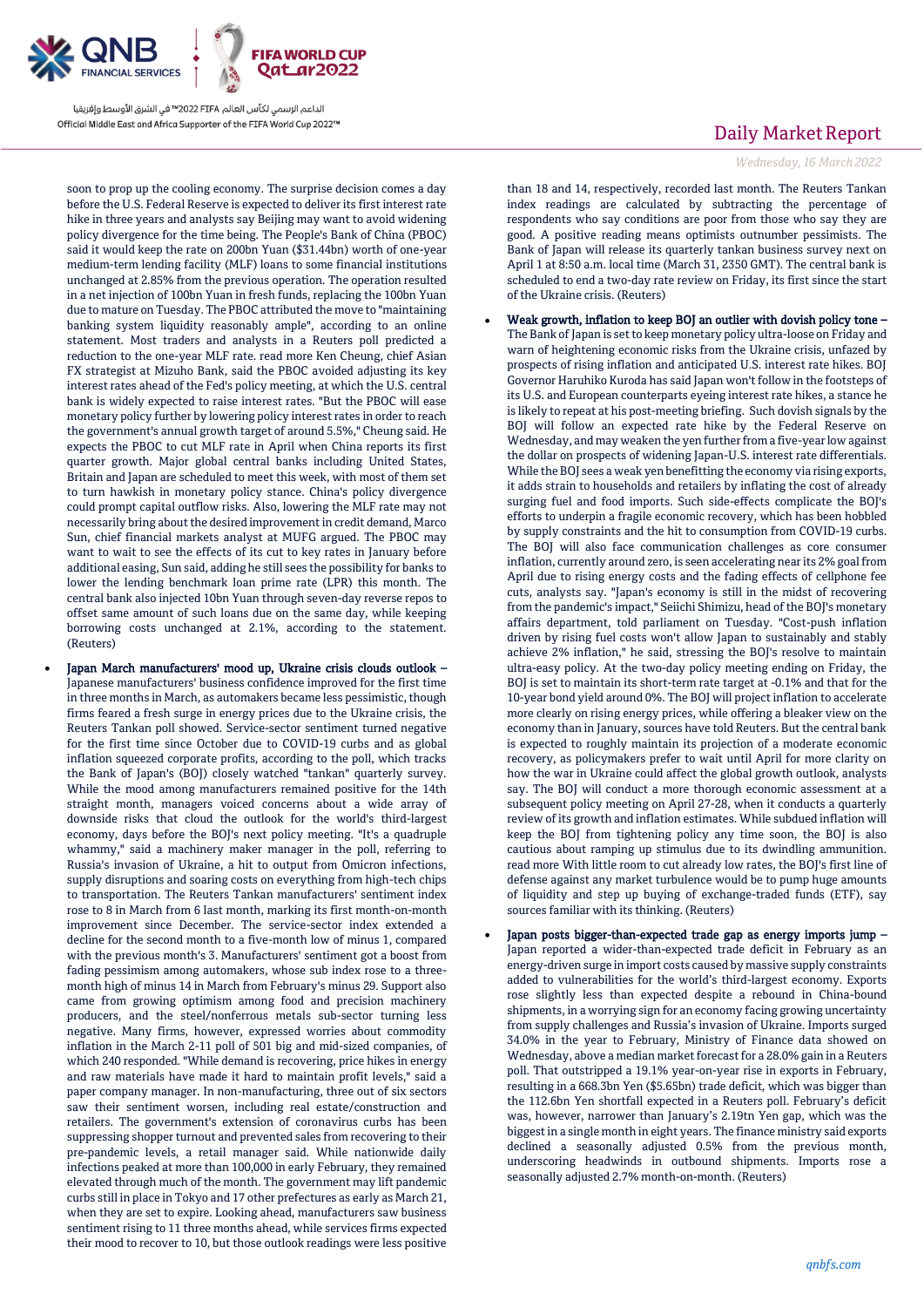

### *Regional*

- UK PM Johnson seeks additional oil flows in UAE, Saudi British Prime Minister Boris Johnson visits the UAE and Saudi Arabia on Wednesday as part of efforts to secure additional oil flows and increase pressure on Russian President Vladimir Putin over Ukraine. With Britain, like much of the West, facing spiraling energy prices, Johnson is keen to encourage producers to increase output and secure other supplies to try to help consumers and reduce reliance on Russian exports. The prime minister will meet Crown Prince Mohammed bin Zayed in the UAE before travelling to Saudi Arabia to meet Crown Prince Mohammed bin Salman. (Zawya)
- Saudi inflation rate rises to 1.6% in February on higher food, gasoline prices – Saudi annual inflation rate accelerates to 1.6% in February from 1.2% in Jan, according to official data. The rise in the annual rate of growth in consumer prices in February was driven by higher costs of gasoline and food prices, the General Authority for Statistics, also known as GASATAT, said. On a month-on-month basis, growth in consumer prices also quickened to 0.3% compared to 0.15% in January, it said on its website. (Zawya)
- WSJ: Saudi Arabia invites China's Xi to visit Saudi Arabia has invited Chinese President Xi Jinping to visit the kingdom in a trip that could happen as soon as May, the Wall Street Journal reported on Monday. The visit could help the kingdom deepen its ties with Beijing at a time of strained relations with Washington. Since US President Joe Biden took office in January 2021, the strategic partnership between Saudi Arabia, the world's top oil exporter, and the US has been tested. In an interview with The Atlantic published earlier this month, Saudi Crown Prince Mohammed Bin Salman said he did not care whether Biden misunderstood things about him. Saudi Arabia is planning to replicate the warm reception it gave to former US President Donald Trump in 2017 when he visited the kingdom on his first trip abroad as president, the Journal report said. (Zawya)
- Saudi's NDF to inject \$152bn in local economy by 2030, Crown Prince says – Saudi National Development Fund to inject SR570bn (\$152bn) in the Kingdom's economy by 2030, Saudi Arabia's Crown Prince Mohammed bin Salman said. In a statement on Monday to mark the launch of the strategy for the fund, known as NDF, the Crown Prince said that it will contribute to tripling the share of non-oil GDP to SR605bn over the same period. NDF, through its funds and development banks, will increase the participation of the private sector in the GDP by three-folds by 2030, said the statement carried by Saudi Press Agency. (Zawya)
- First Financial Technology Center now open in Riyadh Fintech Saudi Arabia has officially opened the first of its kind, the Financial Technology Center in the Kingdom located in the heart of the King Abdullah Financial District in Riyadh. The project comes as part of the efforts of the Saudi Central Bank in cooperation with the Capital Markets Authority to stimulate growth in the financial technology sector in the Kingdom, the Saudi Press Agency reported. (Zawya)
- Saudi's SAMA announces Ramadan working hours, Eid holidays for banks – The Saudi Central Bank (SAMA) announced on Monday the working hours of banks during the holy month of Ramadan. SAMA also announced Eid Al-Fitr and Eid Al-Adha holidays. Banks will work from 10 a.m. to 4 p.m. during Ramadan. Working hours for foreign exchange centers will be six flexible hours, starting 9:30 a.m. until 5:30 p.m. Meanwhile, Eid Al-Fitr holiday will start by the end of work on Thursday, April 28, with banks resuming work on Sunday, May 8. Eid Al-Adha holiday will begin by the end of work on Wednesday, July 6, with work recommencing on Wednesday, July 13. Bank offices and branches will remain open in Makkah and Madinah throughout the Hajj season, including weekends, to extend services to the pilgrims. (Zawya)
- UAE seeks to attract \$150bn FDI in 10 years The UAE's landmark 'Projects of the 50' initiative, which was unveiled to mark the nation's 50th National Day in 2021, will be pivotal in the second-largest Arab economy's efforts to attract over \$150bn foreign direct investment (FDI) in the next 10 years. Projects of the 50, a series of developmental and economic undertakings designed to propel the UAE to a higher growth

# Daily Market Report

*Wednesday, 16 March2022*

orbit aimed at more than doubling the size of its economy to AED3tn by 2030 from AED1.4tn, will be a key theme at the Annual Investment Meeting (AIM) to be held from March 29 to March 31, 2022, at the Dubai Exhibition Centre, EXPO 2020 Dubai. In the wake of a string of investorfriendly reforms, the UAE is better-positioned as one of the best global destinations for FDI and talents going forward. The UAE was the world's 15th-biggest recipient of foreign direct investment in 2020, ranking one place above the UK and seven places higher than the prior year, according to the UN Conference on Trade and Development. Although FDI flows plunged 35% globally in 2020, investment into the UAE increased 11% to almost \$20bn. (Zawya)

- Dubai announces start of gratuity savings scheme for some expats The Steering Committee of the 'Savings Scheme for Foreign Employees in the Government of Dubai' held its first meeting to discuss the action plan for enrolling foreign employees into the Savings Scheme, along with other implementation mechanisms. The new enrolment and implementation mechanisms will ensure that employees are protected and provided with opportunities to invest and develop their savings. The scheme was launched by HH Sheikh Hamdan bin Mohammed bin Rashid Al Maktoum, Crown Prince of Dubai and Chairman of Dubai Executive Council, as part of Dubai's aim to further enhance its status as an attractive career destination for outstanding talent through an integrated system that offers employees various saving opportunities across financial portfolios that can grow their benefits and savings for the future. Under the directives of HH Sheikh Hamdan, the Savings Scheme will enable Dubai to provide one of the most attractive work environments, by providing the conditions necessary for ensuring the happiness of its employees and the job and financial security to which they aspire. (Zawya)
- Kuwait inflation hits decade high as food prices soar by 7.2% Inflation in Kuwait has reached a decade high as food prices, consumer price index and housing service prices rose in the state. Markaz subsidiary Marmore said inflation in the food and beverage sector was 7.2% YoY in December 2021, with prices rising continuously since May 2020 due to supply chain disruption, now likely to be further compounded by conflict in Ukraine, a major global wheat supplier, following the Russian invasion. But food prices are the major factor that are driving inflation, with labor shortage also contributing to the increases, the report said. (Zawya)
- UAE ranks 1st in MENA, 15th worldwide in Global Soft Power Index 2022 – The UAE has improved its international standing in the latest Global Soft Power Index (GSPI) 2022, partly due to its efficiency in handling the COVID-19 pandemic. The country has remained the highest ranked nation across the Middle East and North Africa (MENA) region and landed 15th globally in this year's overall ranking of GSPI, a global study on perceptions of nation brands, released by Brand Finance. Last year, the UAE occupied the 17th spot in the index globally. The index is based on a survey of 100,000 respondents across 101 countries. It is considered the world's most comprehensive research on perceptions of soft power. The UAE earned significant scores in various metrics, including postpandemic economic recovery, influence in diplomatic circles and COVID-19 response. The country was ranked 12th globally in the overall COVID-19 score and tenth in the "internationally admired leaders" pillar. The country ranked 9th in terms of "supporting economic recovery" after COVID-19 and 8th in the "strong and stable economy" metric. (Zawya)
- Abu Dhabi produces 9% of world's total desalinated water, official says at Mena Forum 2022 – Nine per cent of the world's total desalinated water is being produced at desalination plants in Abu Dhabi, a senior Abu Dhabi government official told delegates at the two-day 3rd Mena Desalination Projects Forum 2022 that got underway at the Conrad Abu Dhabi Etihad Towers Hotel today. Khadija Bin Braik, Director of Water Pricing and Tariffs at Abu Dhabi Department of Energy, said in her keynote address: "The Middle East and North Africa (Mena) region represents about 48% of the total desalinated water output in the world. The UAE — the second largest desalination market in the world after Saudi Arabia — generates about 14% of the total desalination water output. The emirate of Abu Dhabi represents about 9% of the world's total desalinated water production, making it one of the largest producers of desalinated water in the world." (Bloomberg)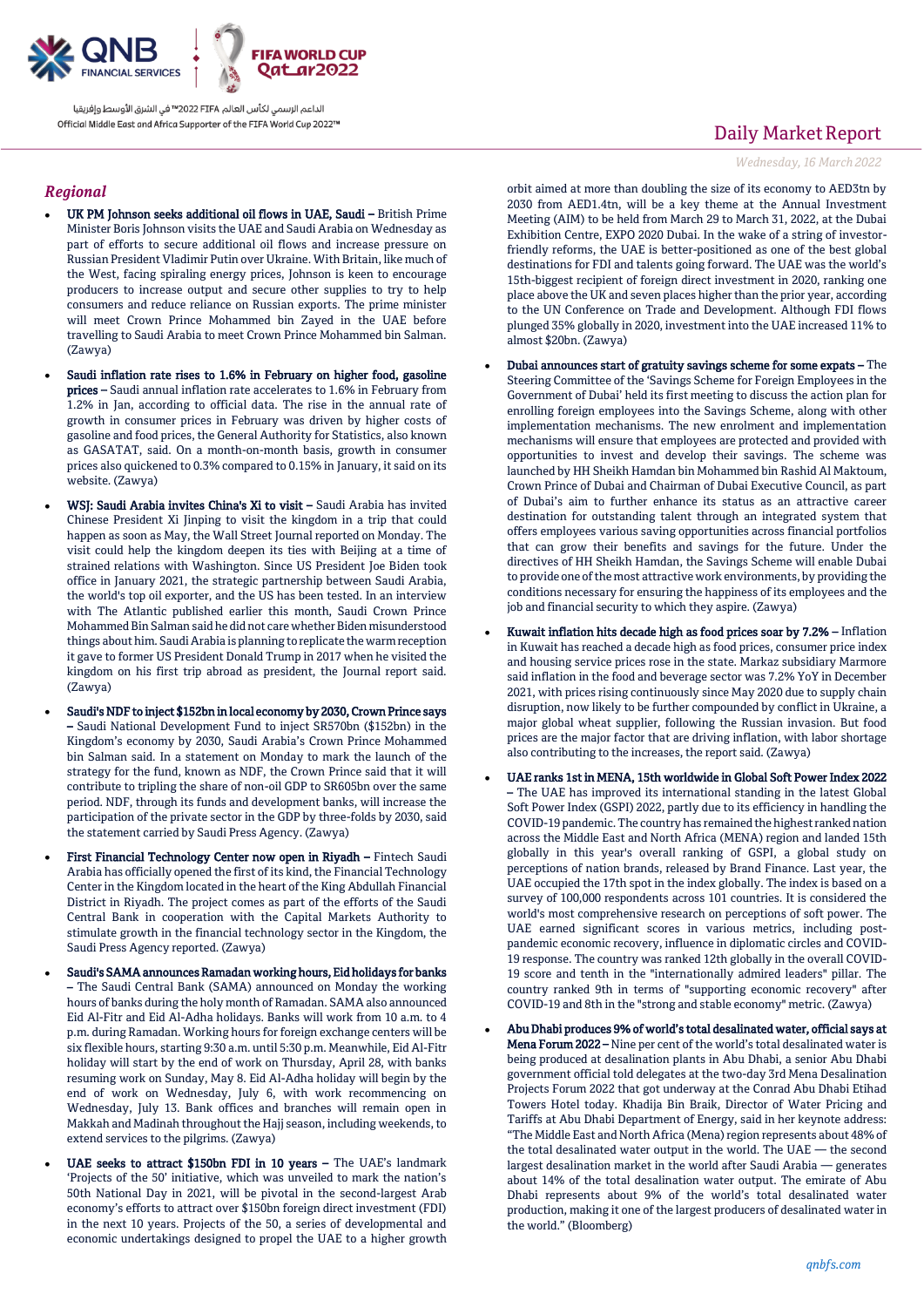

## Daily Market Report

*Wednesday, 16 March2022*

- National urban strategy to spur Oman's realty growth The National Urban Development Strategy is an urban guide for development in the Sultanate of Oman for the next 20 years, with objectives based on development and sustainability. The strategy takes into account the geographical, natural and societal diversity of the various governorates in the country. (Zawya)
- Bahrain to host regional household savings event Bahrain will be hosting the Arab Household Savings Conference 2022 at the end of this month, attracting 25 speakers from heads and officials of digital banks, asset managers, insurance companies, wealth management providers, fintech businesses, financial analysts, and global economic institutions, who will speak in seven specialized sessions on the importance of financial resilience, and the best vehicles for household savings and asset accumulation. The one-of-a-kind event addresses financial literacy, financial inclusion, digital finance, and household savings across the Mena region. (Zawya)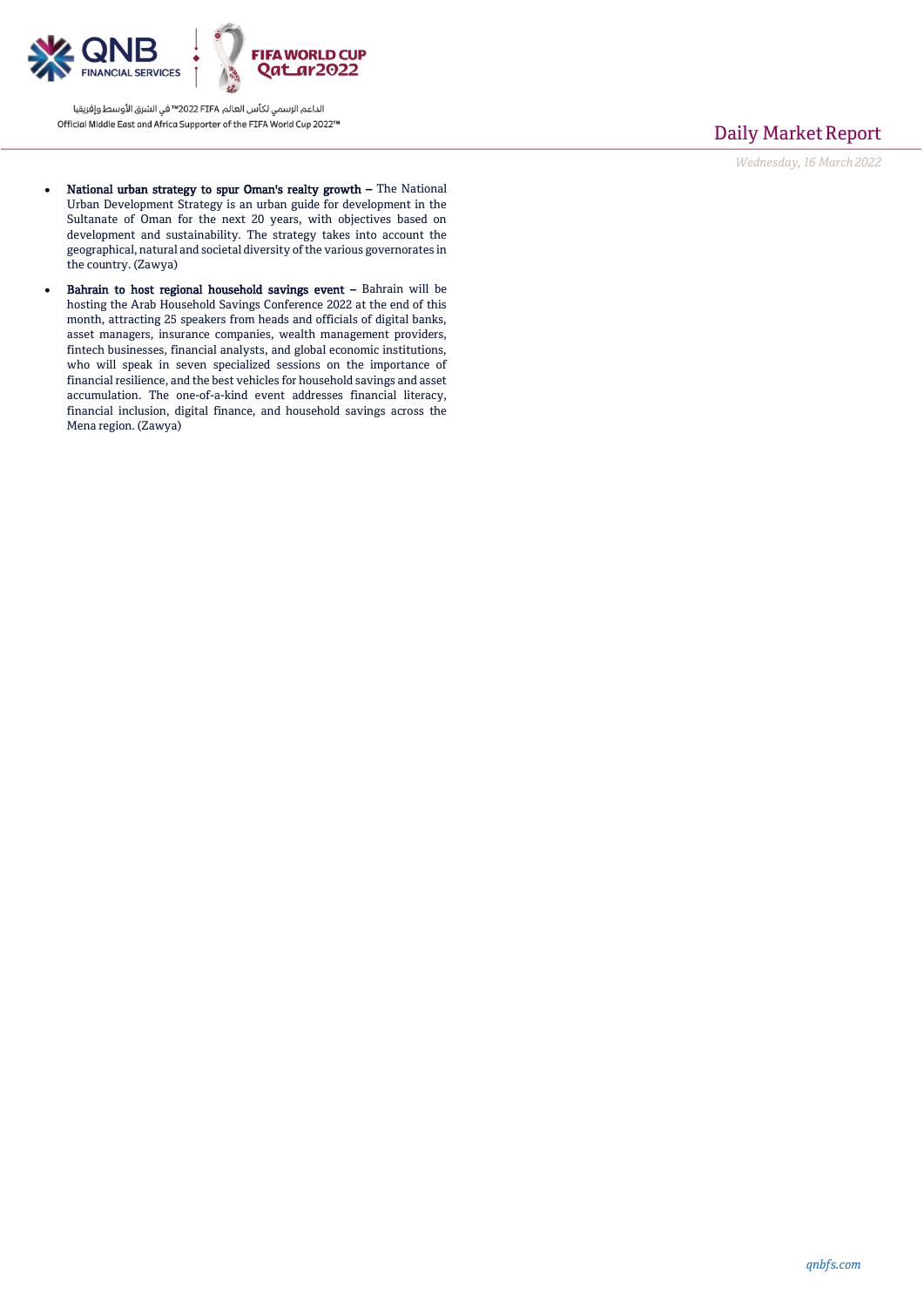

# Daily Market Report

*Wednesday, 16 March2022*

## *Rebased Performance*



*Daily Index Performance*



*Source: Bloomberg*

| <b>Asset/Currency Performance</b>    | Close ( \$) | 1D%   | WTD%   | YTD%  |  |  |  |
|--------------------------------------|-------------|-------|--------|-------|--|--|--|
| Gold/Ounce                           | 1,917.94    | (1.7) | (3.5)  | 4.9   |  |  |  |
| Silver/Ounce                         | 24.89       | (0.6) | (3.8)  | 6.8   |  |  |  |
| Crude Oil (Brent)/Barrel (FM Future) | 99.91       | (6.5) | (11.3) | 28.5  |  |  |  |
| Crude Oil (WTI)/Barrel (FM Future)   | 96.44       | (6.4) | (11.8) | 28.2  |  |  |  |
| Natural Gas (Henry Hub)/MMBtu        | 4.47        | 64.9  | (5.3)  | 22.1  |  |  |  |
| LPG Propane (Arab Gulf)/Ton          | 125.25      | (4.6) | (10.7) | 11.6  |  |  |  |
| LPG Butane (Arab Gulf)/Ton           | 149.25      | (5.8) | (11.7) | 7.2   |  |  |  |
| Euro                                 | 1.10        | 0.1   | 0.4    | (3.6) |  |  |  |
| Yen                                  | 118.30      | 0.1   | 0.9    | 2.8   |  |  |  |
| GBP                                  | 1.30        | 0.3   | 0.0    | (3.6) |  |  |  |
| CHF                                  | 1.06        | (0.3) | (0.7)  | (3.1) |  |  |  |
| AUD                                  | 0.72        | 0.1   | (1.3)  | (0.9) |  |  |  |
| <b>USD Index</b>                     | 99.10       | 0.1   | (0.0)  | 3.6   |  |  |  |
| <b>RUB</b>                           | 118.69      | 0.0   | 0.0    | 58.9  |  |  |  |
| <b>BRL</b>                           | 0.19        | (0.9) | (1.7)  | 7.9   |  |  |  |
| $COMPROO$ , $Dhomhora$               |             |       |        |       |  |  |  |

*Source: Bloomberg*

| <b>Global Indices Performance</b>                                                                                                                                                                                                                                                     | Close       | 1D%*  | WTD%*  | YTD%*  |
|---------------------------------------------------------------------------------------------------------------------------------------------------------------------------------------------------------------------------------------------------------------------------------------|-------------|-------|--------|--------|
| <b>MSCI World Index</b>                                                                                                                                                                                                                                                               | 2,865.89    | 1.4   | 0.9    | (11.3) |
| DJ Industrial                                                                                                                                                                                                                                                                         | 33,544.34   | 1.8   | 1.8    | (7.7)  |
| S&P 500                                                                                                                                                                                                                                                                               | 4,262.45    | 2.1   | 1.4    | (10.6) |
| NASDAQ 100                                                                                                                                                                                                                                                                            | 12,948.62   | 2.9   | 0.8    | (17.2) |
| STOXX 600                                                                                                                                                                                                                                                                             | 435.12      | (0.6) | 1.1    | (14.3) |
| <b>DAX</b>                                                                                                                                                                                                                                                                            | 13,917.27   | (0.4) | 2.3    | (15.3) |
| <b>FTSE 100</b>                                                                                                                                                                                                                                                                       | 7,175.70    | (0.1) | 0.3    | (6.4)  |
| <b>CAC 40</b>                                                                                                                                                                                                                                                                         | 6,355.00    | (0.6) | 1.7    | (14.7) |
| Nikkei                                                                                                                                                                                                                                                                                | 25,346.48   | (0.2) | (0.2)  | (14.3) |
| <b>MSCI EM</b>                                                                                                                                                                                                                                                                        | 1,026.77    | (2.7) | (5.4)  | (16.7) |
| <b>SHANGHAI SE Composite</b>                                                                                                                                                                                                                                                          | 3,063.97    | (5.0) | (7.9)  | (16.0) |
| <b>HANG SENG</b>                                                                                                                                                                                                                                                                      | 18,415.08   | (5.7) | (10.4) | (21.6) |
| <b>BSE SENSEX</b>                                                                                                                                                                                                                                                                     | 55,776.85   | (1.1) | 0.7    | (6.7)  |
| Bovespa                                                                                                                                                                                                                                                                               | 108,959.30  | (1.7) | (4.6)  | 12.0   |
| $RTS^*$<br>the company of the company of the company of the company of the company of the company of the company of the company of the company of the company of the company of the company of the company of the company of the company<br><b>Service Contract Contract Contract</b> | 936.94<br>. | 0.0   | 0.0    | (41.3) |

*Source: Bloomberg (\*\$ adjusted returns; #Market was closed on March 15, 2022)*